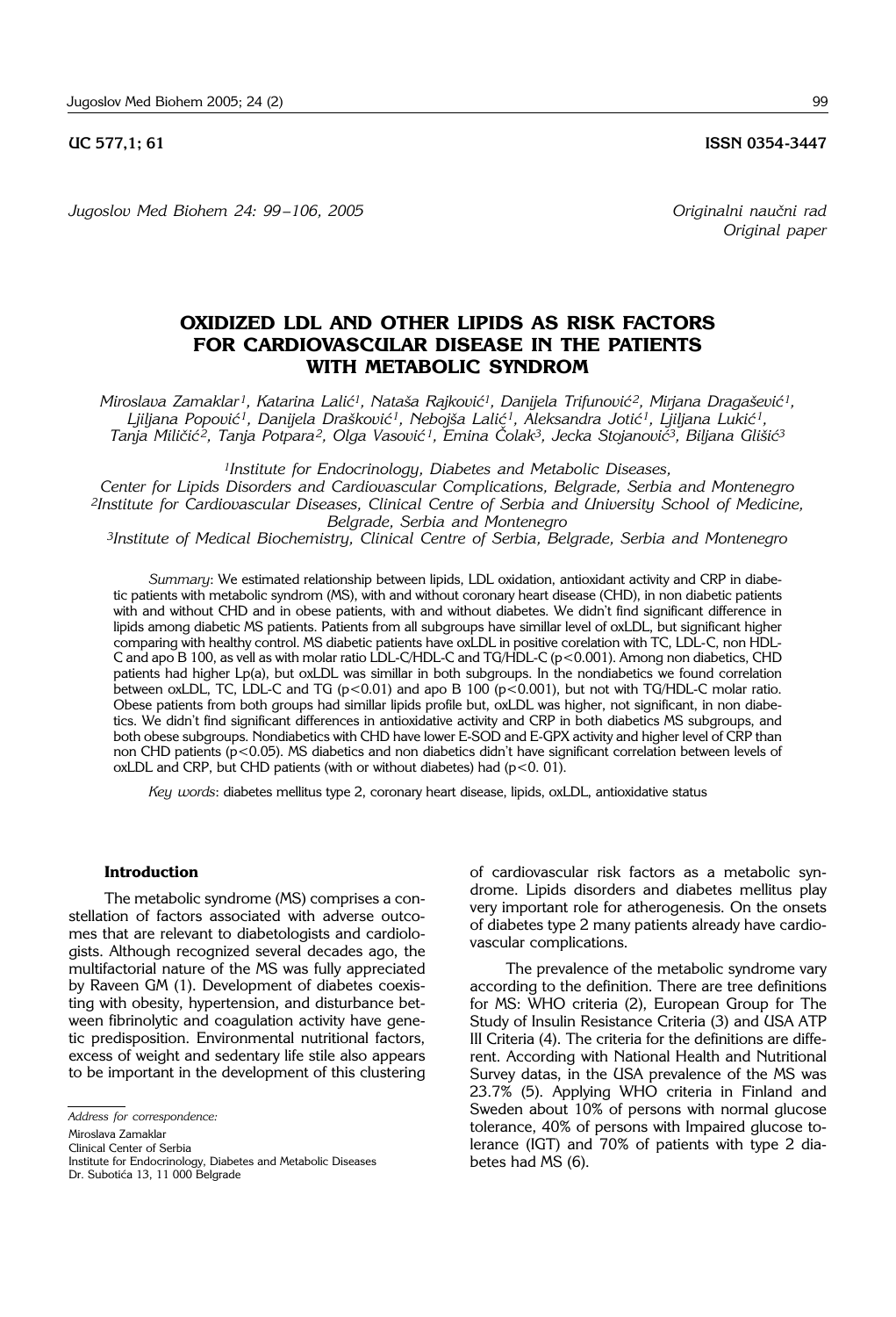Many different genetic factors play important role in development of metabolic syndrom, as a »thrifty gene«, and Peroxisome Proliferator Activated Receptors (PPARs). The  $\alpha$  and  $\gamma$  subfamily of these nuclear receptors are important for lipid and glucose metabolism as well as for inflammation. PPAR $\alpha$  in the liver and in the muscles play important role in synthesis, transportation and oxidation of fatty acids (7). PPAR controls glucose metabolism, insulin sensitivity, adipogenesis, and cellular differentiation, fatty acids (FA) up taking and triglyceride (Tg) storage (8). Activated PPARs regulated the transcription of several genes, including those that can increase expression of apo A-I and Apo-II which results increase of HDL and gene for synthesis lipoprotein lipases (LPL). Previous studies, Framingham study (9) and PRO-CAM (10) have shown that increase of total cholesterol (TC) and LDL cholesterol, and decrease of HDL cholesterol are important for atherosclerosis. However, important predictive impacts for forthcoming cardiovascular events have elevated concentration of small dense LDL particles, and molar ratio of TC/HDL (11, 12). Susceptibility to oxidation of small dense LDL makes them very atherogenetic. In diabetes these particles are glycated and even more susceptible to oxidative modification. The most important step in atherogenesis is oxidative transformation of LDL particles and their clearance trough scavenger's receptors of endothelial cells and macrophages (13, 14). The levels of reactive radicals are increased if here is high level of oxidative substrate (lipids, glucose), as it is in diabetes, or low level of antioxidants. Oxidized LDL activate HMG Co A reductase and suppress LDL receptor gene, resulting in further increasing of already high LDL level. Macrophages uptake oxidized LDL and become lipid-laden foam cells (15).

The aim of this study was to estimate cardiovascular risk factors (lipids level, oxidative stress level and inflammation reaction) in patients with metabolic syndrome. Lipids level was analyzed by measuring total and HDL cholesterol, and calculating LDL cholesterol, measuring of Lp (a), triglycerides, apo lipoproteins B100, A1, A2 and E. Level of oxidative stress was estimated by measuring oxidized LDL and levels of antioxidative enzymes (E-SOD, E-GPx and Plasma Total Antioxidative Status P-TAS). Inflammation reaction was determined by measuring C-reactive protein (CRP) and fibrinogen.

#### **Material and Methods**

Patients aged 45 62 years ( $n = 197$ ) matched by gender and smoking habit participated in the study. Among this patients we had patients with diagnosed metabolic syndrome (MS), patients with CHD without MS and obese patients with and without diabetes. The MS was diagnosed according with USA ATP III criteria (4). The existence of any three of next listed criteria, constitutes a diagnosis of the MS: waist circumference for men  $>102$  cm, for women  $>88$  cm; plasma triglyceride > 1.69 mmol/L; HDL cholesterol for men  $<$  1.04 mmol/L, for women  $<$  1.29; blood pressure > 130/85 mmHg; serum glucose > 6.1 mmol/L. Subjects with  $TG > 4.5$  mmol/L were excluded from the study.

The study was conducted in six groups of patients: group A1: 40 MS patients with type 2 diabetes and coronary heart disease (CHD); group A2: 40 MS patients with type 2 diabetes, without CHD; group B1:31 patients without diabetes with CHD; group B2: 30 patients without diabetes and CHD; group C1: 30 obese non MS patients without type diabetes; group C2: 26 obese, MS patients with type 2 diabetes.

Blood samples were drawn after 12-14h fast. Serum total cholesterol (TC), HDL cholesterol (HDL-C), and triglycerides (TG) were measured by enzymatic methods. LDL cholesterol (LDL-C) concentrations were calculated using the Friedewald formula. Lipoprotein Lp(a), apoproteins AI, AII, B 100 were measured by nephelometry. Oxidized LDL (ox-LDL) were measured by enzyme linked immunosorbent assay (Mercodia, Sweden) (16). This is solid phase two-site enzyme immunoassay, based on the direct sandwich technique in wich two monoclonal antibodies are directed against separate antigenic determinants on the oxidized apoprotein B molecule. During incubation oxidized LDL in the sample reacts with anti-oxidized LDL antibodies bound to microtitration well. After washing, that removes non-reactive plasma components, a peroxidase conjugated anti-apoprotein B antibody recongniyes the oxidized LDL bound to the solid phase. After a second incubation and a simple washing step that removes unbound enzyme labeled antibody, the bound conjugate is detected by reaction with 3,3',5,5'-tetramethylbenzidine. The reaction is stopped by adding acid to give a colorimetric endpoint that is read spectrophotometrically. The values were expresed in IU/L.

Antioxidant status was estimated by the activities of Cu-Zn Erytrocyte Superoxide Dismutase (EC 1.15.1.1, E-SOD), Se-dependent Erytrocytes Glutathion Peroxidase (EC 1.11.1.9, E-GPX) and Plasma Total Antioxidative Status (P-TAS) using commercial assays developed by Randox Laboratories, based on methodes bz Goldstein, Paglia and Muller (17-19). The p-TAS was determined by the Total Antioxidant Status test after plasma separation. The reagents were used on a Monarch plus automatic analyzer. CRP were measured by nephelometric method.

Atherogenic markers were calculated as high risk values, according with previous recommandations (20): TC / HDL-C > 4.25; LDL-C/HDL -C > 2.90; non HDL -C (TC - HDL -C) > 3.86 and apo B100/apo AI >0.6. Relation of TG/HDL-C was also calculated and used as estimate level of small dense LDL. Cut off 1.33 level of this relation was used as indication of LDL particles size according with previous findings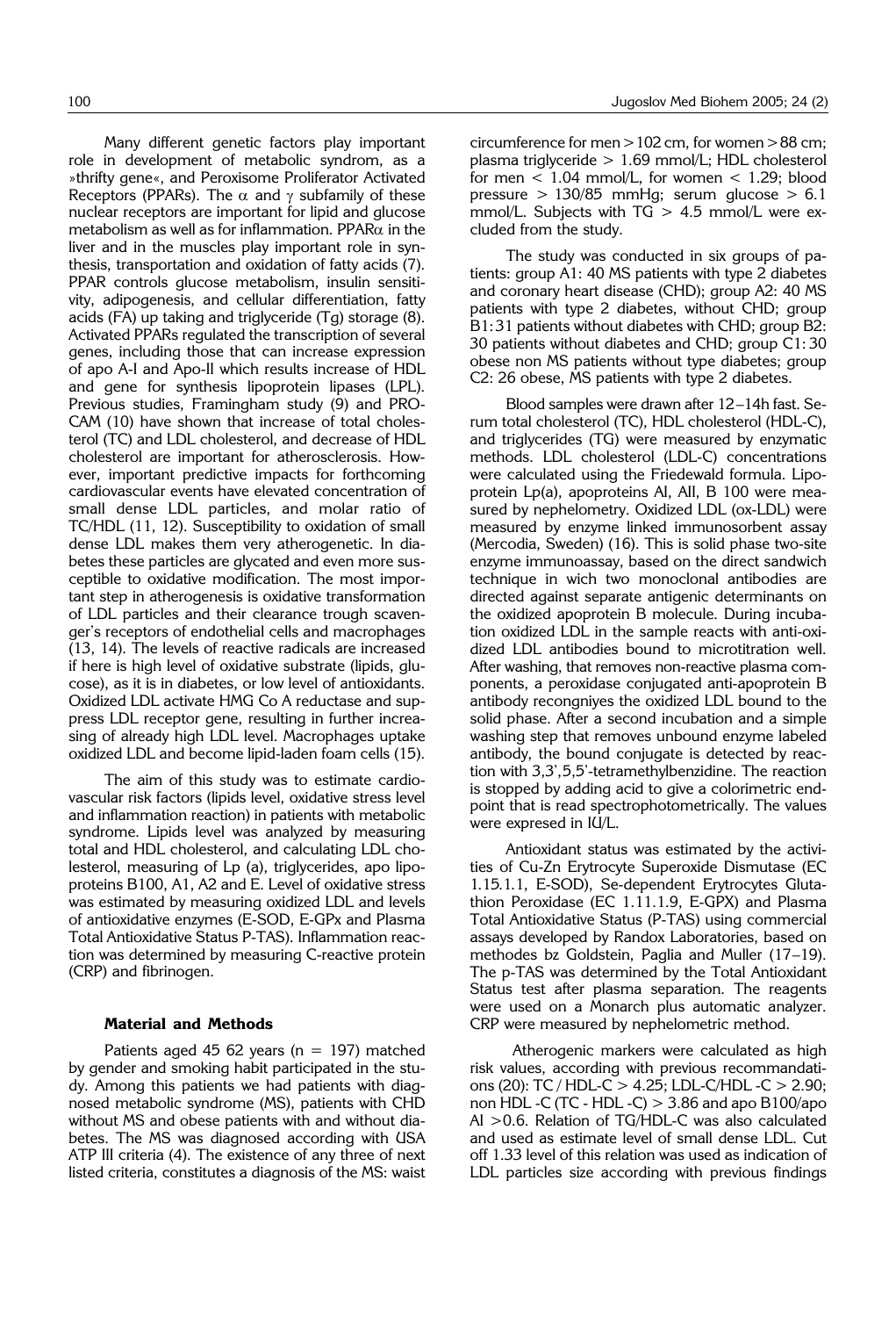(21). Ishaemic heart disease was verified according to electrocardiogram (ECG) changes (Minnesota codes 1.1-3, 4.1-4, 5.1-3).

The values are given as means  $\pm$  SD. The group frequencies were compared by x<sup>2</sup> or Fisher's exact tests. Spearman rank correlations were used to demonstrate relationships between variables. A multiple regression analysis was carried out with CHD, diabetes and obesity as dependent variables and age, sex, and the metabolic syndrome or its components as independent variables. In the multiple regression analysis, cholesterol was used as continuous variables, and the other variables were used as categorical variables. The statistical analyses were performed with an SPSS program for Windows. P value  $< 0.05$ was considered statistically significant.

### **Results and Disscusion**

The study was performed among type 2 diabetic patients with and without CHD, nondiabetics with or without CHD and obese patients with or without diabetes and healthy controls. Diabetes and obesity are independent risk factors for CHD. Ishaemic heart disease was verified according to electrocardiogram ECG changes and according to medical history for myocardial infarction. The group was matched according to gender. The clinical characteristics of subjects are given in *Table I*.

All diabetics were treated with oral medication, the duration of diabetes was  $8.5 \pm 1.5$  yrs. At the moment of study they had poor metabolic control (HbA1c  $>$  7.7%). More than 50% of participants have hypertension, exept in the group of healthy controls. Smoking habits was among 70%.

Lipid profiles were shown in *Table II*. There was no statistical difference in the levels of TC, HDL-C and LDL-C as well as TG between the groups. However, only in the group B1 we found higher level of Lp(a) compare with the levels in group B2 and compare with all other groups ( $p < 0.05$ ). Mean values of TC, LDL-C and non HDL-C were higher than are recomended by NCEP ATP III values in all groups (20). In all groups mean values of TC were above 6.2 mmol/L and mean values of LDL-C was above 4.1 mmol/L and are higher than in this recomendation (*Table II*). In all groups mean values of HDL-C were above 1.0 mmol/L, but there was great variety among the groups, SD was very high. However TC, LDL and non HDL cholesterol were higher among diabetics, esspecialy those with CHD, but there was no statistical significant difference between groups. The lowest values of HD-C was among diabetics with CHD and obese patients but there were no significant difference comparing with other groups. In all groups there was found high level of non HDL-C (*Table II*). All mean values were in range of high atherosclerotic risk (3.86 mmol/L). In all groups there was found

| Group          | N  | Age<br>years   | Sex ratio<br>M/F | <b>BMI</b><br>kg/m <sup>2</sup> | Waist<br>circumference (cm) | Hypertension<br>$< 130/85$ mmHg |
|----------------|----|----------------|------------------|---------------------------------|-----------------------------|---------------------------------|
| A1             | 40 | $52.3 \pm 5.5$ | 18/22            | $28.23 \pm 4.32$                | $95.76 \pm 9.94$            | 24 (60.0%)                      |
| A2             | 40 | $54.5 \pm 3.8$ | 19/21            | $26.61 \pm 4.26$                | $92.48 \pm 5.61$            | 21 (50.2%)                      |
| B1             | 31 | $55.2 \pm 4.4$ | 17/14            | $27.31 \pm 3.31$                | $96.12 \pm 13.52$           | 19 (63.3%)                      |
| <b>B2</b>      | 30 | $56.3 \pm 5.5$ | 15/15            | $25.85 \pm 3.49$                | $90.91 \pm 11.64$           | 12 (38.0%)                      |
| C <sub>1</sub> | 30 | $55.5 \pm 3.7$ | 14/16            | $28.89 \pm 2.39$                | 92.50 $\pm$<br>- 1.81       | 16 (53.3%)                      |
| C <sub>2</sub> | 26 | $54.5 \pm 2.5$ | 14/12            | $30.28 \pm 3.72$                | $95.58 \pm 12.14$           | 22 (84.5%)                      |

Table I Clinical characteristics of patients

Table II Basal values of plasma lipids

|                                                                                | Groups of study subjects |    |                |                |                                                                                                 |                                                                                                           |  |
|--------------------------------------------------------------------------------|--------------------------|----|----------------|----------------|-------------------------------------------------------------------------------------------------|-----------------------------------------------------------------------------------------------------------|--|
| Lipids                                                                         | A1                       | A2 | B <sub>1</sub> | B <sub>2</sub> | C <sub>1</sub>                                                                                  | C <sub>2</sub>                                                                                            |  |
| Tot. Cholesterol – TC (mmol/L)                                                 |                          |    |                |                |                                                                                                 | 6.38 $\pm$ 1.04 6.47 $\pm$ 1.73 6.80 $\pm$ 1.32 6.84 $\pm$ 1.67 6.19 $\pm$ 1.81 6.22 $\pm$ 1.45           |  |
| HDL Cholesterol-HDL-C (mmol/L)                                                 |                          |    |                |                |                                                                                                 | $1.26 \pm 0.36$   1.35 $\pm$ 0.32   1.31 $\pm$ 0.41   1.36 $\pm$ 0.42   1.26 $\pm$ 0.39   1.31 $\pm$ 0.32 |  |
| LDL Cholesterol-LDL-C (mmol/L)                                                 |                          |    |                |                | $4.27 \pm 0.85$ 4.30 $\pm$ 1.74 4.42 $\pm$ 1.43 4.56 $\pm$ 1.44 4.75 $\pm$ 1.47 4.89 $\pm$ 1.67 |                                                                                                           |  |
| Triglycerides-TG (mmol/L)                                                      |                          |    |                |                |                                                                                                 | $2.97 \pm 1.99$   2.47 $\pm$ 2.21   2.52 $\pm$ 1.74   3.16 $\pm$ 1.09   3.44 $\pm$ 2.54   2.76 $\pm$ 0.92 |  |
| Non HDL Cholesterol (mmol/L)                                                   |                          |    |                |                |                                                                                                 | $5.25 \pm 0.94$   $5.17 \pm 1.76$   $5.42 \pm 1.50$   $5.20 \pm 1.65$   $5.66 \pm 1.64$   $4.89 \pm 1.09$ |  |
| $Lp(a)$ (nmol/mL)                                                              |                          |    |                |                |                                                                                                 | $0.32 \pm 0.33   0.31 \pm 0.33   0.74 \pm 0.32   0.31 \pm 0.24   0.29 \pm 0.27   0.26 \pm 0.32$           |  |
| Significance of differences<br>$n \geq 0.05$ differences between $R1$ and $R2$ |                          |    |                |                |                                                                                                 |                                                                                                           |  |

p < 0.05 differences between B1 and B2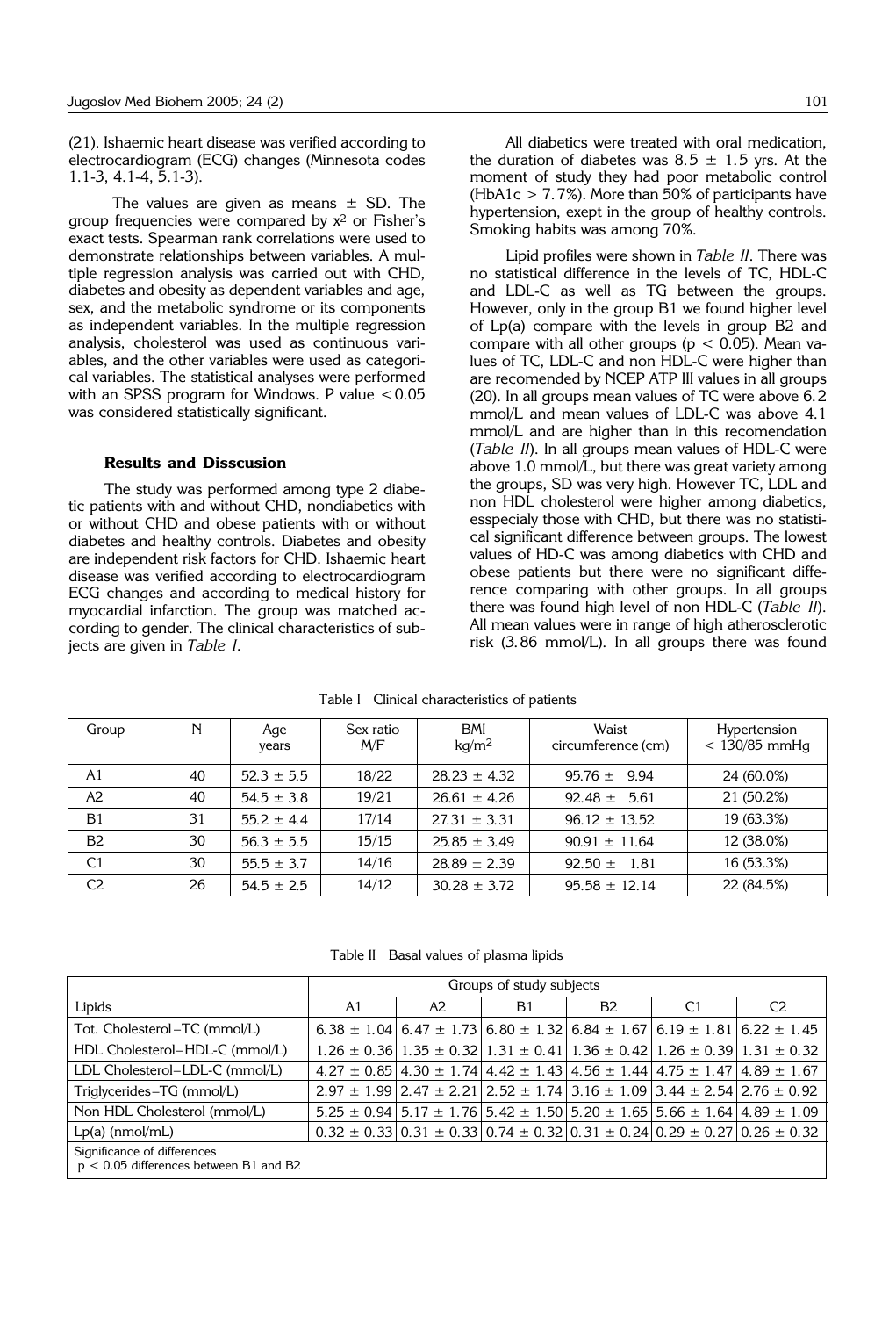high values of TG according to recomendation of NCEP ATP III (2.3 mmol/L). The highest level of TG was found in obese diabetics and diabetics with CHD, but these differences were not significant. These patients groups did not differ significantly in regard to apolipoproteins (*Table III*). Moreover, the highest levels of apo A II was found in healthy control, group B2. Interestingly, the difference observed when patients with diabetes and obesity were compared with other groups according to level of apo B100 was insignificant, but the values were lower. At the same time obese patients had higher levels of this apoprotein. Apo E was the lowest in group A2 and the highest in group C1. According to our results diabetes per se and obesity have proaterogenetic lipid profile.

Previuos studies have shown that oxidized LDL has direct atherogentic effect. We haven't found any statisticly significant difference among diabetics irrespectively to CHD, but it was slightly higher among diabetics with CHD. Also there was no significant difference among healthy and group CHD patients. We found high level of oxLDL in obese nondiabetic patients (*Table IV*). Our results have shown that oxidative modification were occured in all groups on the same level irrespectively to presence of CHD. All measured values were above the reference of healthy control in our study (ox LDL:  $78.51 \pm 14.50$  IU/L).

Radke, Libby and coworkers (22, 23) demostrate that molar ration of TC/HDL-C and CRP have great predictive value for CHD. Ratio of TC/HDL-C above 4.25 mark high atherogenic risk. In all groups we found this relation above 5, and it was the highest ih group of obese patients with diabetes. Diabetics with CHD had significantly higher TC/HDL-C relation then diabetics without CHD, group A1 in compare with group A2 (*Table IV*), (p<0.05). Nondiabetics with CHD had this relation higher, but not significantly comparing with nondiabetics without CHD. In groups of obese patients we found significantly higher realation in group with diabetes  $(p<0.01)$ . Relation of LDL-C/HDL-C was above 2.90 in all groups, which imply higher atherogenic risk, but we didnt find significant difference between these groups (*Table IV*). However, this relation was the highest among nondiabetics with CHD and obesity.

Prospective studies have established that small dense LDL particles is the best predictor of future CHD in diabetic patients (24, 25). Their atherogenicity is coming from their susceptibility to oxidative modification. Some studies have shown that molar ratio of TG/HDL-C 1.33 can be use as indicator of LDL particle size (23). We have found this ratio over 1.33 in all our groups, the highest in group of diabetics with CHD and obese diabetics (*Table IV*). There was significant difference of this molar ration between diabetics with and without CHD and between nondiabetics with or without CHD ( $p < 0.05$ ). On the other hand, in group of obese diabetes patients this ratio was higher comparing to group of obese nondiabetics, but this difference was not statistical significant.

In all our groups level of oxidative modification was similar taking account the levels of oxLDL and atherogentic LDL-C/HDL-C ratio. Other atherogenic ratio Tg/HDL-C was clearly combined with diabetes

|                   | Groups of study subjects |                                                                                                                  |                   |                   |                   |                   |  |
|-------------------|--------------------------|------------------------------------------------------------------------------------------------------------------|-------------------|-------------------|-------------------|-------------------|--|
| Apoproteins       | A1                       | A2                                                                                                               | B <sub>1</sub>    | B <sub>2</sub>    | C <sub>1</sub>    | C <sub>2</sub>    |  |
| Apo A I $(q/L)$   | $1.77 \pm 0.35$          | $1.75 \pm 0.38$                                                                                                  | $1.69 \pm 0.46$   | $1.82 \pm 0.38$   | $1.64 \pm 0.41$   | $1.63 \pm 0.39$   |  |
| Apo A II $(q/L)$  |                          | $343.60 \pm 68.80$ 343.30 $\pm$ 58.70 341.50 $\pm$ 91.60 363.90 $\pm$ 80.80 358.60 $\pm$ 94.50 38.20 $\pm$ 60.80 |                   |                   |                   |                   |  |
| Apo B $100 (q/L)$ | $1.37 \pm 0.36$          | $1.39 \pm 0.41$                                                                                                  | $1.37 \pm 0.34$   | $1.41 + 0.34$     | $1.52 \pm 0.42$   | $1.42 \pm 0.32$   |  |
| Apo $E(g/L)$      | $80.21 \pm 30.13$        | $78.10 \pm 34.20$                                                                                                | $95.30 \pm 39.70$ | $93.40 \pm 57.30$ | $99.50 \pm 69.70$ | $97.70 \pm 43.20$ |  |

Table III Plasma Apolipoproteins

Table IV LDL (oxLDL) and atherogenic indexes

|                    | Groups of patients |                   |                  |                             |                  |                                   |  |  |
|--------------------|--------------------|-------------------|------------------|-----------------------------|------------------|-----------------------------------|--|--|
| Index              | A1                 | A2                | B1               | B2                          | C1               | C <sub>2</sub>                    |  |  |
| $Ox$ LDL( $Id/L$ ) | $119.3 \pm 45.8$   | $106.8 \pm 67.8$  | $114.4 \pm 38.4$ | $113.0 \pm 71.5$            | $133.6 \pm 78.2$ | $106.6 \pm 44.3$                  |  |  |
| TC/HDL-C           | $5.57 \pm 1.83$    | $5.02 \pm 1.55^*$ | $5.61 \pm 2.64$  | $5.48 \pm 1.6$              | $5.06 \pm 1.66$  | $6.07 \pm 2.34$ $\leftrightarrow$ |  |  |
| LDL-C/HDL-C        | $3.28 \pm 1.83$    | $3.19 \pm 1.61$   | $3.87 \pm 1.31$  | $3.06 \pm 1.72$             | $3.92 \pm 1.42$  | $3.00 \pm 1.66$                   |  |  |
| Tg/HDL-C           | $2.23 \pm 1.54$    | $1.51 \pm 0.87*$  | $2.29 \pm 1.16$  | 1.75 $\pm$ 1.33 $\clubsuit$ | $2.50 \pm 1.93$  | $2.72 \pm 1.09$                   |  |  |

Significance of differences:

∗ p < 0.05 between A1 and A2

 $\clubsuit$  p < 0.05 between B1 and B2

 $\blacklozenge \blacklozenge$  p < 0.01 between C1 and C2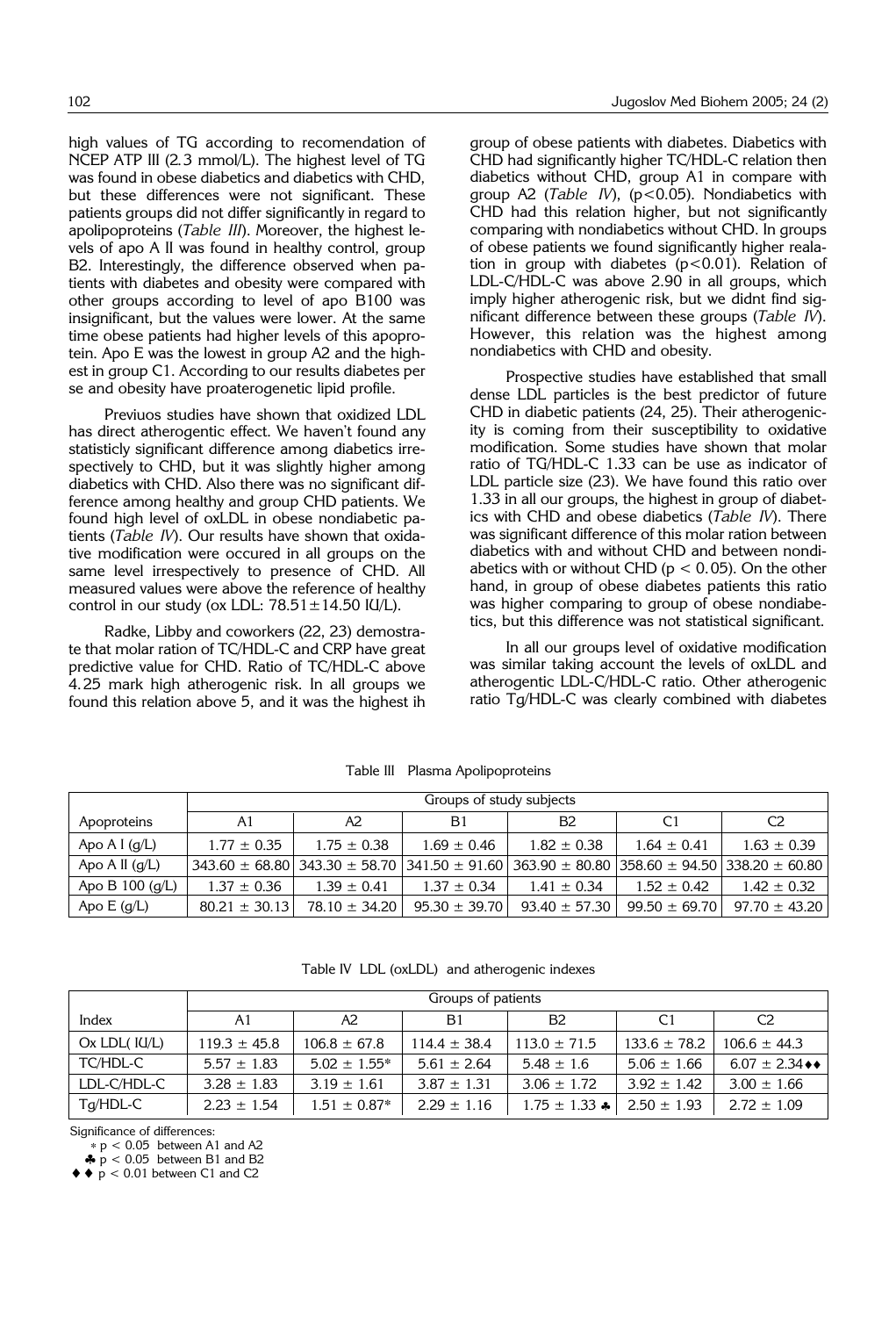|                       | Groups of patients |                  |                  |                   |                  |                  |  |
|-----------------------|--------------------|------------------|------------------|-------------------|------------------|------------------|--|
| Parameters            | A1                 | A2               | B1               | B <sub>2</sub>    | C1               | C2               |  |
| $Ox$ -LDL $($ $IU/L)$ | $119.3 \pm 45.8$   | $106.8 \pm 67.8$ | $114.4 \pm 38.4$ | $113.0 \pm 71.5$  | $133.6 \pm 78.2$ | $106.6 \pm 44.3$ |  |
| E-SOD $(U/g$ Hb)      | $988.7 \pm 54.4$   | $969.9 \pm 72.2$ | $877.5 \pm 99.2$ | $1007.1 + 95.9*$  | $945.0 \pm 99.8$ | $985.4 \pm 60.7$ |  |
| E-GPX $(U/g$ Hb)      | $29.92 \pm 3.63$   | $27.52 \pm 5.10$ | $27.72 \pm 5.34$ | $28.24 \pm 5.23*$ | $28.41 \pm 5.23$ | $29.00 \pm 4.64$ |  |
| P-TAS (nmol/L)        | $1.29 \pm 0.19$    | $1.32 \pm 0.23$  | $1.18 \pm 0.26$  | $1.15 \pm 0.30$   | $1.22 \pm 0.28$  | $1.33 \pm 0.22$  |  |

Table V Oxidized LDL (Ox-LDL) and antioxidant status

Significance of differences:

 $* p < 0.05$  between B1 and B2

Table VI Oxidized LDL (Ox-LDL) and inflammation

|                      | Groups of patients |                   |                                     |                                   |                  |                  |  |
|----------------------|--------------------|-------------------|-------------------------------------|-----------------------------------|------------------|------------------|--|
| Parameters           | A1                 | Α2                | B1                                  | B <sub>2</sub>                    | C1               |                  |  |
| $Ox$ -LDL ( $IU/L$ ) | $119.3 \pm 45.8$   | $106.8 \pm 67.8$  | $114.4 \pm 38.4$                    | $113.0 \pm 71.5$                  | $133.6 \pm 78.2$ | $106.6 \pm 44.3$ |  |
| $CRP$ (mg/L)         | $7.03 \pm 6.38$    | $6.70 \pm 5.93$   | $11.58 \pm 15.25$ 6.19 $\pm 7.23$ * |                                   | $7.59 \pm 5.84$  | $6.50 \pm 1.71$  |  |
| Fibrinogen (g/L)     | $4.61 \pm 1.39$    | $3.68 \pm 0.73$ * | $4.21 \pm 1.31$                     | 3.49 $\pm$ 0.78** 3.84 $\pm$ 1.21 |                  | $4.14 \pm 1.24$  |  |

Significance of differences:

 $*$   $p < 0.05$  between A1 and A2

 $\stackrel{\bullet}{\bullet}$  p < 0.05 between B1 and B2

♣♣ p < 0.01 between B1 and B2

|  | Table VII Correlations between lipids and oxidized LDL |  |  |  |  |  |
|--|--------------------------------------------------------|--|--|--|--|--|
|--|--------------------------------------------------------|--|--|--|--|--|

| Correlations     | $A1 + A2$          | $B1 + B2$        | $A1 + B1$        | $A2 + B2$         |
|------------------|--------------------|------------------|------------------|-------------------|
|                  | p<br>r             | r<br>p           | r<br>р           | $\mathbf{r}$<br>p |
| OxLDL-TC         | ***<br>0.698       | $* *$<br>0.332   | 0.273            | ***<br>0.592      |
| OxLDL-LDL-C      | ***<br>0.722       | $\star$<br>0.272 | 0.252            | ***<br>0.602      |
| OxLDL-Non HDL-C  | ***<br>0.793       | 0.322            | 0.328            | ***<br>0.539      |
| OxLDL-TG         | $\approx$<br>0.298 | 0.420            | $\star$<br>0.324 | $***$<br>0.410    |
| OxLDL-LDL/HDL-C  | ***<br>0.686       | 0.011            | 0.164            | $\pm$<br>0.261    |
| OxLDL-Tg/HDL-C   | ***<br>0.494       | 0.174            | $\sim$<br>0.373  | 0.201             |
| OxLDL-Apo B 100  | ***<br>0.723       | ***<br>0.403     | $\sim$<br>0.330  | $***$<br>0.675    |
| OxLDL-Fibrinogen | $\ast$<br>0.318    | 0.196            | 0.260            | 0.123             |
| OxLDL-CRP        | 0.099              | 0.139            | $***$<br>0.438   | 0.070             |

Significance of correlations

 $* p < 0.05$ 

 $** p < 0.01$ 

\*\*\*  $\dot{p}$  < 0.001

especialy in group with CHD and obesity. We have analyzed antioxidative activity E-SOD i E-GPX, as well as total serum antioxidative status in all groups and the results are shown in *Table V*. We have found significantly higher enzyme activity in group of nondiabetics without CHD ( $p$ <0.05), in contrary to all other groups. Also, there was no significant difference in TAS among all groups. According to this findings we can conclude that in diabetic and obese patients there is lower activity of both enzymes and TAS, despite presence of CHD. As marker of inflammation process we analyze in our study CRP and fibrinogen (*Table VI*). Mean valeus of CRP was above reference and was higher than 5 mg/L in all studied groups. The highest values was found in group B1, nondiabetics with CHD and was significantly higer when compared with healthy control ( $p$ <0.05), in spite of high SD (23, 24) which makes our date consistent with other similar studies. Fibrinogen was significantly higher in group of diabetics with veryfied CHD comparing to nondiabetics without CHD ( $p$ <0.05), moreover in group of nondiabetics with CHD this difference was even higher in comparing with nondiabetics without CHD. At the same time in obese patients gro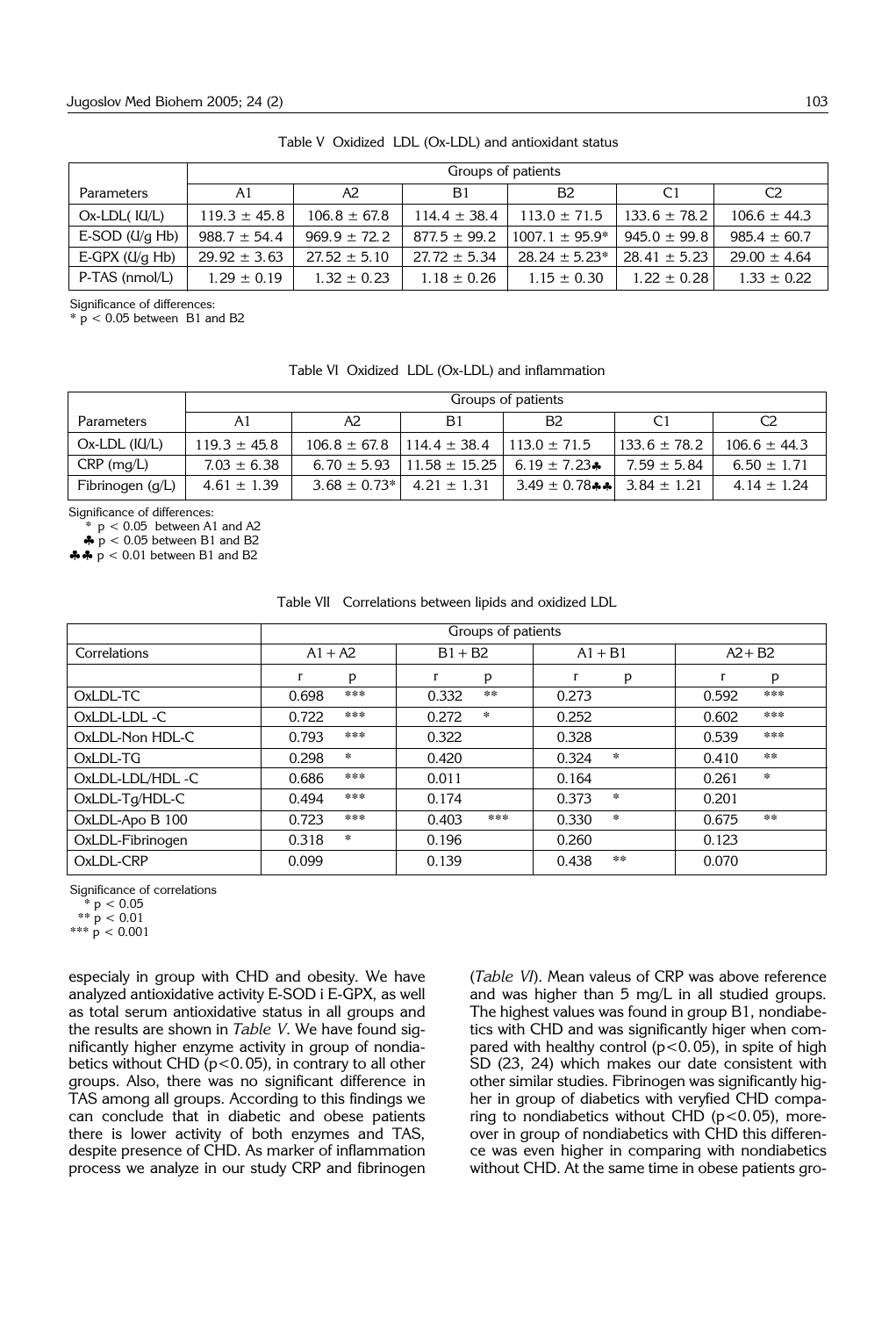ups there was no significant difference respectively to the presence of diabetes in these groups. These results imply importance of these two markers as a predictors for CHD. In diabetic patients we have found statisticaly significant correlation between levels of ox LDL and TC, LDL-C and non HDL-C, as well as with apo B and LDL-C/HDL -C ratio,  $(p < 0.001)$ . There was also correlation between level of oxLDL and level of TG ( $p < 0.05$ ). We didn't find expected negative correlation between oxLDL and HDL-C. At the same time there was strong correlation between ox LDL and TG/HDL-C ratio ( $p < 0.001$ ). Our results are consistent with published data (25, 26). Previous studies have observed that B type of LDL particles is mostly present in diabetics, even when the level of LDL cholesterol is within the normal range. We didn't find strong correlation between oxLDL and CRP, but in contrast, there was significant correlation between ox LDL and fibrinogen ( $p < 0.05$ ). However, among non diabetics we found significant but not strongly, correlation between ox LDL and TC, LDL-C, non HDL-C and TG, as well as with apo B100. In-group of non-diabetics we didn't find correlation between ox LDL and TG/HDL-C ratio, which imply that in these group of patients is less level of small dense LDL particles. In these groups we didn't find any correlation with inflammatory markers. In group of patients with verified CHD, regardless to diabetes, we found only correlation between oxLDL with TG, apo B 100 and TG/HDL-C ratio ( $p < 0.05$ ), and very strong correlation with CRP ( $p < 0.01$ ). These findings imply predictive values of CRP as a CHD marker. Contrary to previous results we didn't find correlation between oxLDL and TC, LDL, non HDL cholesterol and LDL/HDL ratio in group CHD which is result of statin treatment as a prevention of progression CHD. In groups of patinets without CHD, regardles to dia-

betes there was strong correlation between ox LDL and other atherogenic risk markers In groups without CHD rhere was no correaltion between oxLDL and inflamatory markers, which confirm previous date that fibrinogen and CRP are independent risk markers for CHD. Inerestingly, we didn't find expected negative correlation between level of oxidative modification of LDL and HDL-C, apo AI and AII. This finding suggest that other factors influence degree of oxidation, especialy poor metabolic control in diabetics, or mostly high levels of small dense LDL particles. Oxidation of LDL particles was higher in all our groups in comparing with healthy control, despite unexpected high levels of HDL cholesterol in all groups. There were no significant correlation between ox-LDL and apo E in all our groups. We haven't find significant difference between oxLDL and antioxidative enzyme nor with TAS in all our groups. We can emphasize that risk groups for developing CHD, such as diabetic or obese patients with or without diabetes do not differ in lipid profile comparing to the patients with verified CHD, irrespectively to the presence of diabetes. However, level of LDL oxidation in diabetics correlates with LDL/HDL cholesterol ratio as well as with TG/HDL-C ratio, whose imply presents of small dense LDL particles. Similar correlations are found among non diabetics, but at the significantly lower level. Oxidized LDL and CRP correlate in patients with CHD irrespectively to presence of diabetes, but do not correlate among non diabetics and obese patients with or without diabetes. This findings confirm significant correlation of oxidative modification of lipids in patients with CHD.

*Acknowledgements*. The authors thank Mercodia Company from Sweden, for supporting this project.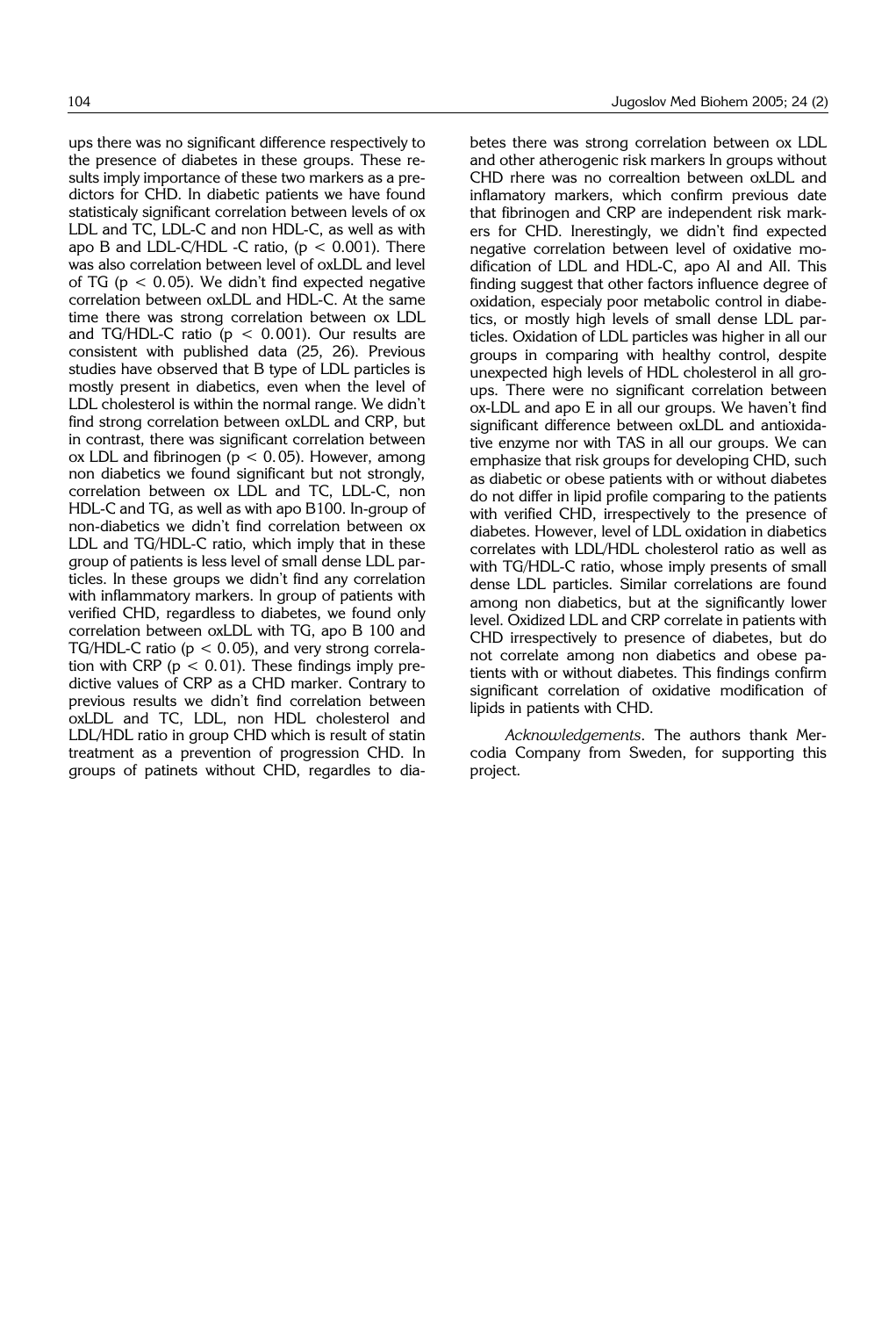## OKSIDOVANI LDL I RIZIKO FAKTORI ZA KARDIOVASKULARNE BOLESTI U PACIJENATA SA METABOLI^KIM SINDROMOM

*Miroslava Zamaklar<sup>1</sup>, Katarina Lalić<sup>1</sup>, Nataša Rajković<sup>1</sup>, Danijela Trifunović<sup>2</sup>, Mirjana Dragašević<sup>1</sup>,* Liiliana Popović<sup>1</sup>, Danijela Drašković<sup>1</sup>, Nebojša Lalić<sup>1</sup>, Aleksandra Jotić<sup>1</sup>, Liiliana Lukić<sup>1</sup>, *Tanja Mili~i} 2, Tanja Potpara2, Olga Vasovi} 1, Emina ^olak3, Jecka Stojanovi}3, Biljana Gli{i}3*

*1Institut za endokrinologiju, dijabetes i bolesti metabolizma,*  Centar za lipidske poremećaje i Institut za endokrinologiju, dijabetes i bolesti metablizma, Centar za lipidske poremećaje i kardiovaskularne komplikacije dijabetesa, *Klini~ki centar Srbije, Beograd, Srbija i Crna Gora* <sup>2</sup>Institut za kardiovaskularne bolesti, Klinički centar Srbije, Beograd <sup>3</sup>Institut za medicinsku biohemiju, Klinički centar Srbije, Beograd

*Kratak sadr`aj:* Ispitan je odnos lipida, oksidacije LDL, antioksidativne aktivnosti i CRP u bolesnika sa metaboličkim sindromom (MS) i dijabetesom, sa i bez ishemijske bolesti srca (IBS), u nedijabetičara sa i bez IBS i u gojaznih bolesnika sa i bez dijabetesa. Kod MS dijabetičara sa i bez IBS nije nađena značajna razlika u lipidima. Pacijenti u svim podgrupama su imali sličan nivo oxLDL, ali značajno viši u poređenju sa zdravom kontrolnom. MS dijabetični bolesnici su imali pozitivnu korelaciju ox-LDL sa ukupnim, LDL i non-HDL holesterolom, sa apo B 100 kao i sa molarnim odnosima LDL/HDL holesterol i TG/HDL holesteroln (p < 0,001). Među nedijabetičarima, IBS bolesnici su imali viši Lp(a), dok je oxLDL je bio sličan u obe podgrupe. U nedijabetičara je nađena korelacija ox LDL sa ukupnim holesterolom, LDL holesterolom, trigliceridima (p<0,01), kao i sa apo B 100 (p < 0,001). Obe podgrupe gojaznih imaju sličan nivo lipida, ali je oxLDL bio viši u gojaznih nedijabetičara. Nije nađena značajna razlika u antioksidativnom statusu i CRP u obe podgrupe MS dijabetičara i u gojaznih. Nedijabetičari sa IBS imali su manju aktivnost E-SOD i E-GPX a viši CRP nego oni bez IBS. Kod MS dijabetičara ali ni kod nedijabetičara nema korelacije između oxLDL i CRP, ali je ona značajna u IBS bolesnika sa ili bez dijabetesa (p<0,01).

*Klju~ne re~i:* Diabetes mellitus tip 2, koronarna bolest srca, lipidi, oxLDL, antioksidativni status

#### **References**

- 1. Reaven GM.The fourth musketeer-from Alexander Dumas to Cloude Bernard. Diabetologia 1995; 38: 3-13.
- 2. Alberti KG, Zimmet PZ. Definition, diagnosis and classification of diabetes mellitus and its complications. 1: diagnosis and classification of diabetes mellitus, provisional report of a WHO consultation. Diabetic Med 1998: 15: 539-53.
- 3. Balkau B, Charles MA. Comment On the provisional report from the WHO consultation. European Group for the Study of Insulin Resistance (EGIR). Diabetic Med 1999; 16: 442-43.
- 4. Executive summary of the third report of the NCEP Expert Panel on detection, evaluation and treatment of high blood cholesterol in adults (Adult Treatment Panel III). JAMA 2001; 285: 2486-97.
- 5. Ford ES, Giles WH, Dietz WH. Prevalence of the metabolic syndrome among US adults: findings from the third National Health and Nutrition Examination Survey. JAMA 2002; 287: 356-59.
- 6. Group L. Pathogenesis of type 2 diabetes: the relative contribution of insulin resistance and impaired insulin secretion. Clinical Practice 200; 113: 3-14.
- 7. Kraegen E, Cooney G, Ye Ji-Ming, Furler S. Peroxisome proliferator activated receptors, fatty acids and muscule insulin resistance. J R Soc Med 2002; 95 Suppl 42: 14-22.
- 8. Steals B. The clinical significance of the PPAR and agonism. Br J Diabetes Vasc Dis 2002; 2 Suppl 1: S28-S31.
- 9. Castelli W. Cholesterol and lipids in the risk of coronary artery disease. The Framingham Heart Study. Can J Cardiol 1988; 4 Suppl A: 5a-10a.
- 10. Assmann G, Cullen P, Schulte H. Simple scoring system for calculating the risk of acute coronary events based on the 10-year follow-up of the Prospective Cardiovascular Munster (PROCAM) Study. Circulation 2002; 105: 310-15.
- 11. Taskinen MR. Diabetic dyslipidemia. Atherosclerosis 2002; Suppl 3: 47-51.
- 12. Betteridge J. Dyslipidaemia and diabetes-the clinical realities. Br J Cardiol 2004; 11, Suppl 2: S11-S15.
- 13. Haffner SM. Clinical Relevance of the Oxidative Stress Concept. Metabolism 2000; Supp l: Vol 49: 30-4.
- 14. Steinberg D, Lewis A. Oxidative modification of LDL and Atherogenesis. Circulation 1997; 95 (4): 1062-72.